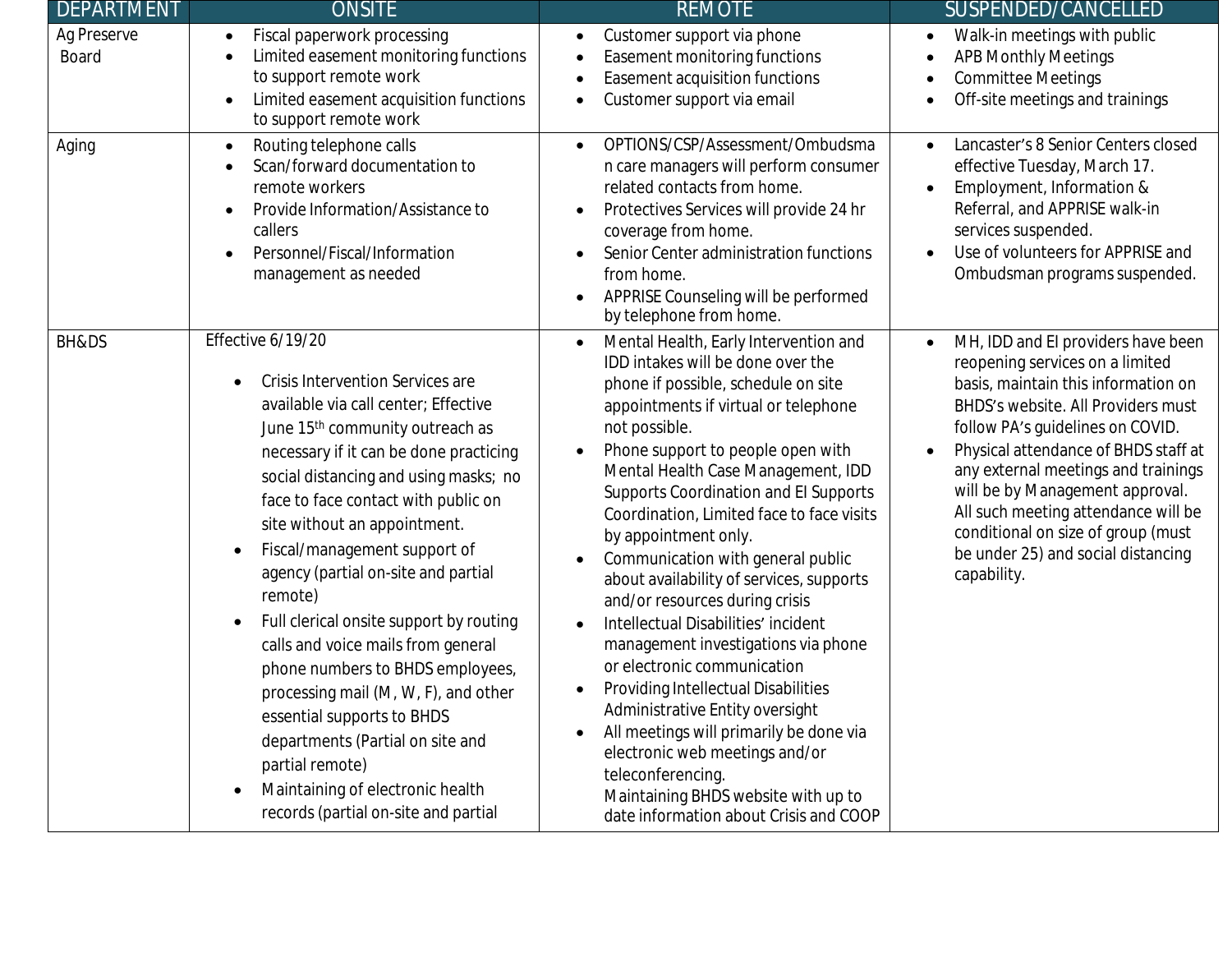|                        | remote)<br>Agency personnel functions<br>Only scheduled appointments with<br>general public will be held on site. All<br>other appointments will be done<br>virtually or telephone. All public<br>required to wear mask on site.<br>Employees are required to wear<br>masks when interacting with public.<br>Limited face to face by Case<br>Managers/Supports Coordinators<br>with people open with BHDS, by<br>appointment only. No transportation<br>will be provided by Case managers or<br>supports Coordinators.<br>Effective June 22 MH Intakes may be<br>scheduled to occur in person if<br>requested. Intakes can occur via<br>telecommunication (phone or video)<br>if health or safety reasons prevent in-<br>person intake.<br>Intakes for IDD and EI will continue to<br>occur via telecommunication. | plan.                                                                                                                                                                                                                                    |                                                                                                       |
|------------------------|--------------------------------------------------------------------------------------------------------------------------------------------------------------------------------------------------------------------------------------------------------------------------------------------------------------------------------------------------------------------------------------------------------------------------------------------------------------------------------------------------------------------------------------------------------------------------------------------------------------------------------------------------------------------------------------------------------------------------------------------------------------------------------------------------------------------|------------------------------------------------------------------------------------------------------------------------------------------------------------------------------------------------------------------------------------------|-------------------------------------------------------------------------------------------------------|
| <b>Budget Services</b> | Support Commissioners, Controllers,<br>and Purchasing offices if and when<br>needed.                                                                                                                                                                                                                                                                                                                                                                                                                                                                                                                                                                                                                                                                                                                               | Managerial, fiscal, and clerical activities<br>can continue;<br>Emailing of communications with<br>agencies can continue;<br>Monitoring of spending plans can<br>continue;<br>Limited Budget production impact until<br>after Mind-April | Potential of large group training<br>$\bullet$<br>would be limited/curtailed until<br>further notice. |
| Children & Youth       | Updated 8/14/20                                                                                                                                                                                                                                                                                                                                                                                                                                                                                                                                                                                                                                                                                                                                                                                                    | Updated 8/14/20                                                                                                                                                                                                                          | Updated 8/14/20                                                                                       |
| Agency                 |                                                                                                                                                                                                                                                                                                                                                                                                                                                                                                                                                                                                                                                                                                                                                                                                                    | Will continue to work remotely on a<br>$\bullet$                                                                                                                                                                                         |                                                                                                       |
|                        | Receptionist on site to accept and rout<br>all calls to staff. Assist any                                                                                                                                                                                                                                                                                                                                                                                                                                                                                                                                                                                                                                                                                                                                          | rotating office schedule through<br>September to minimize large staff                                                                                                                                                                    | In office, in person meetings that<br>can't be held in compliance with                                |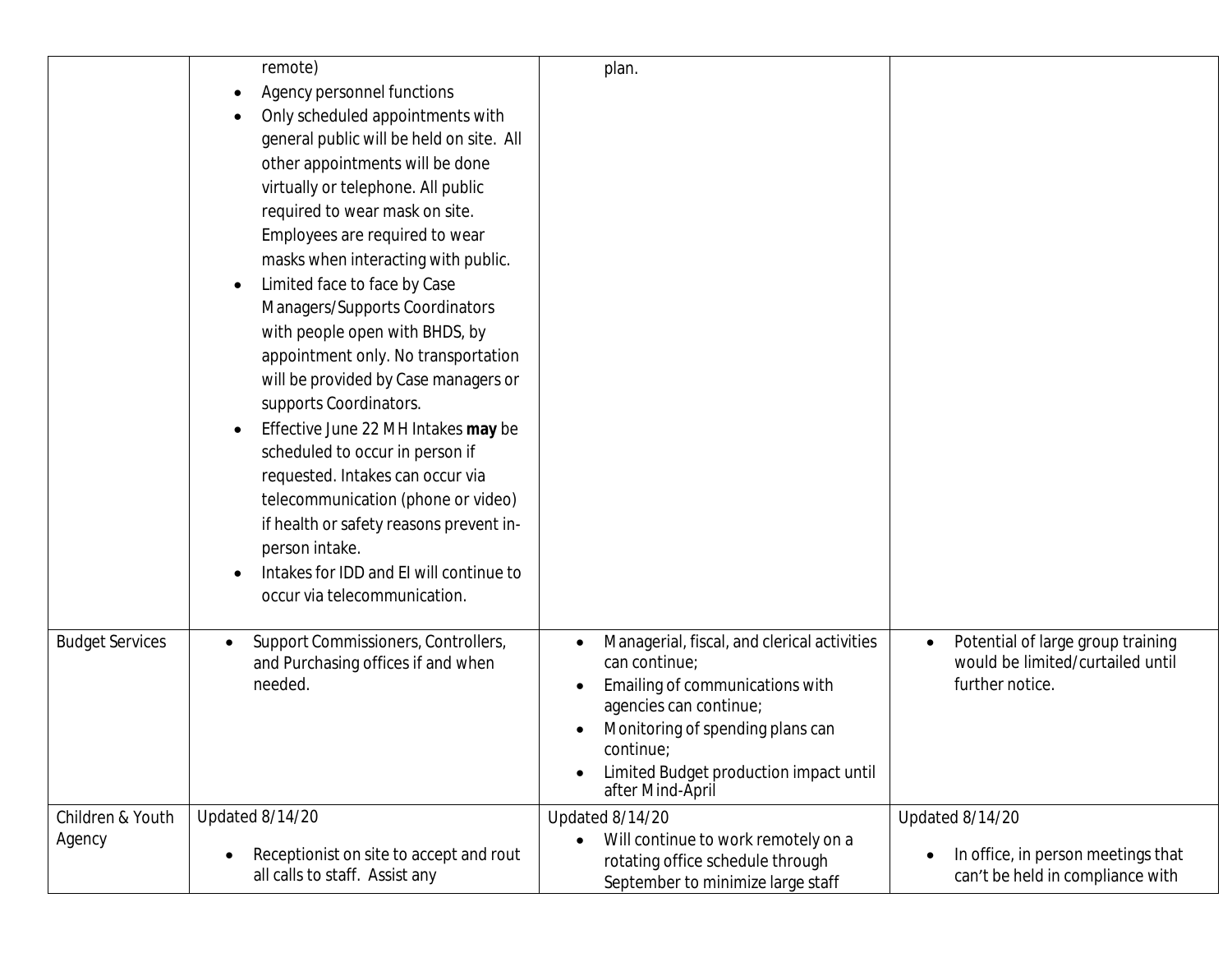visitors/walk-ins.

- Clerical support.
- Fiscal and management staff will have a rotating schedule for office coverage/presence.
- Managers rotate office day schedule daily.
- Casework staff, supervisors will have office rotation days. Every staff person will be in the office a minimum of one day a week.
- In-person attendance by caseworker at all court hearings.
- Court-ordered parent-child visitation are in-person effective 6/29/20 in adherence with CDC guidelines for the safety of all participants.
- New hires start.
- D & A screenings conducted in the office and in the field.
- Client evaluations by contracted providers conducted at CYA offices effective 7/15/20.

numbers having frequent contact.

- Accept and respond to all child abuse and neglect referrals/reports, caseworkers will continue to conduct home or site visits to assess safety of children.
- Continue to provide mandated 24/7 coverage.
- Caseworkers provide protective services and caseworker services inperson in the field to assess and assure safety of children.
- Remote access to CWIS, CAPS and CPCMS.
- All consults with other professionals done via phone, Teams, Life Size etc. from home.
- Field/home visits to assess child safety will be conducted in-person
- Fiscal and personnel operations.
- Conduct job interviews by Life Size.
- Conduct case reviews as required.
- Ongoing case supervision and coaching.
- Conduct mandated stakeholder meetings (MDT) via conference call.
- Completion and submission of all required legal filings.
- Attend/participate in child dependency court proceedings remotely via Lifesize application through 7/12/20.
- Community stakeholder meetings via Life Size through August.
- ALL staff meetings and trainings will be conducted using LifeSize or Teams.
- Parental evaluations by contracted services via advanced communication technology.
- In-home support services will be done

CDC guidelines.

- In person supervision meetings and trainings that are unable to meet the CDC guidelines.
- IL life skills groups.
- All staff meetings and trainings.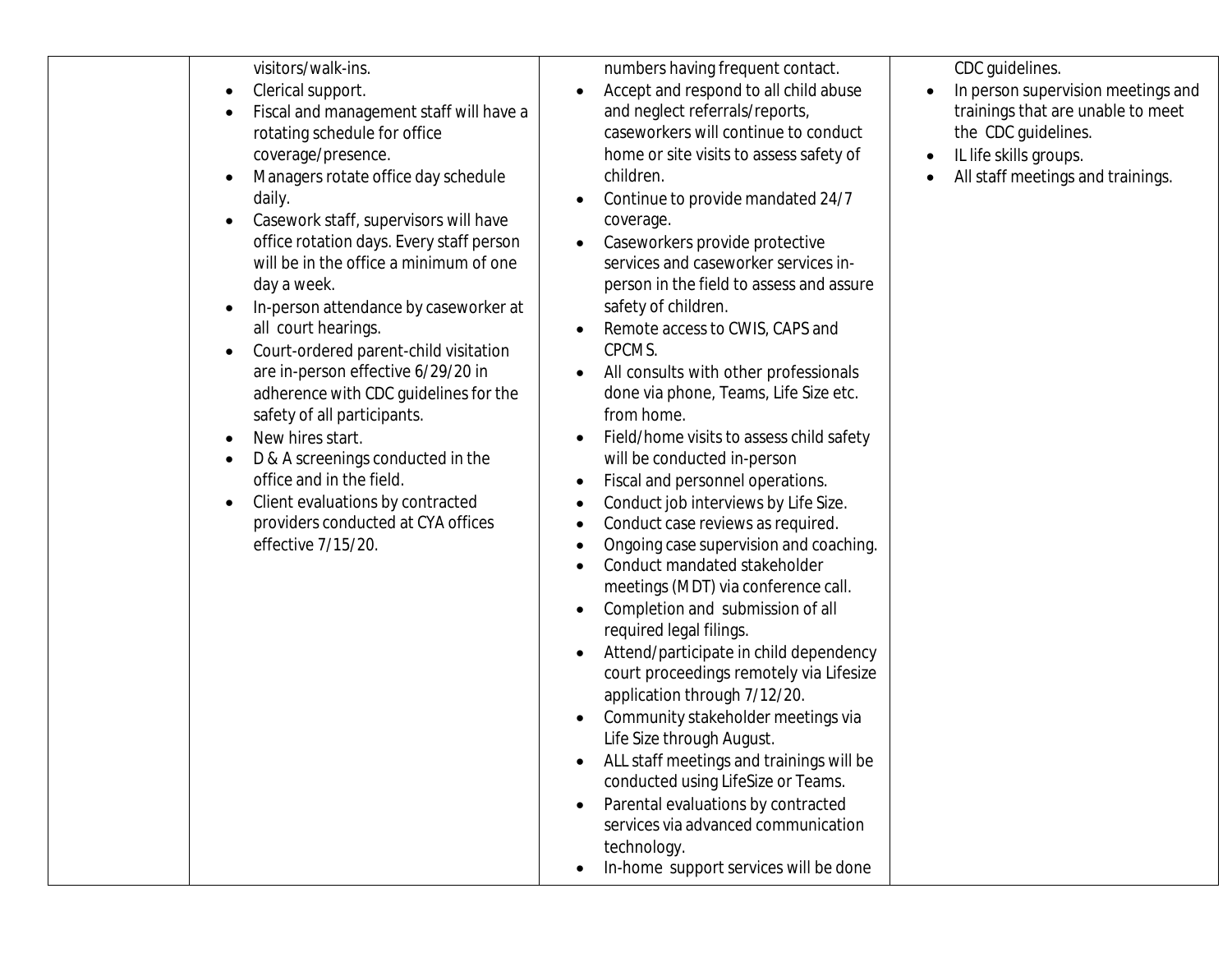| Clerk of Courts          | Continue accepting and processing<br>filings from attorneys and the public via<br>PacFile system<br>Limited office hours 8:30 am- 4:00 pm                                                                                                                                                                            | in-person in the field.<br>Conduct resource home/kinship care<br>home assessments in-person, in the<br>field.<br>Family Group Conferences will be<br>conducted via zoom.<br>Resource Parent Orientation using<br>$\bullet$<br>applied communication technology.<br>Remote access to the County and<br>$\bullet$<br>CPCMS through VPN. Accepting and<br>processing filings.<br>Encourage court's use of CPCMS to<br>$\bullet$<br>access files instead of pulling them for<br>court.<br>Process of sealed warrants through<br>email. | Discontinue accepting requests for<br>documents at the front counter.<br>Email or fax requests only.<br>Emergency documents filed at the<br>front desk only<br>Discontinue the pulling of files for<br>court unless specifically requested<br>Modified schedule suspended,<br>limited staff<br>Court staff may be unavailable<br>In the event the court closes,<br>continue to accept filings through<br>electronic filing system<br>Front desk operations |
|--------------------------|----------------------------------------------------------------------------------------------------------------------------------------------------------------------------------------------------------------------------------------------------------------------------------------------------------------------|------------------------------------------------------------------------------------------------------------------------------------------------------------------------------------------------------------------------------------------------------------------------------------------------------------------------------------------------------------------------------------------------------------------------------------------------------------------------------------------------------------------------------------|------------------------------------------------------------------------------------------------------------------------------------------------------------------------------------------------------------------------------------------------------------------------------------------------------------------------------------------------------------------------------------------------------------------------------------------------------------|
| Commissioners'<br>Office | Front desk presence, providing<br>information/assistance to callers<br>Normal oversight of County<br>-<br>departments and operations<br><b>Commissioner's Work Session/Action</b><br>on motions and resolutions                                                                                                      | $\bullet$                                                                                                                                                                                                                                                                                                                                                                                                                                                                                                                          | Milestone Luncheon<br><b>Active Shooter Training</b>                                                                                                                                                                                                                                                                                                                                                                                                       |
| Controller's<br>Office   | Process accounts payable invoices and<br>$\bullet$<br>checks (using limited staff or schedule if<br>needed).<br>Process payroll and issuing paychecks<br>(using limited staff or schedule if<br>needed).<br>Process monthly pension annuity<br>$\bullet$<br>payments (using limited staff or<br>schedule if needed). | Supporting PeopleSoft programs and<br>$\bullet$<br>applications.<br>Enter invoices into Peoplesoft (would<br>$\bullet$<br>need to pick up invoices from the<br>county).<br>Performing reporting, journal entries,<br>and reconciliations (would need to pick<br>up information from the county).<br>Banking transactions.                                                                                                                                                                                                          | Internal county audits.<br>Scanning invoices into PeopleSoft.<br>Calculating pension quotes for<br>employees.<br>Handing out Payroll, AP, and<br>Pension checks at the office<br>window. All checks would be<br>mailed.<br>Off-cycle payroll checks.                                                                                                                                                                                                       |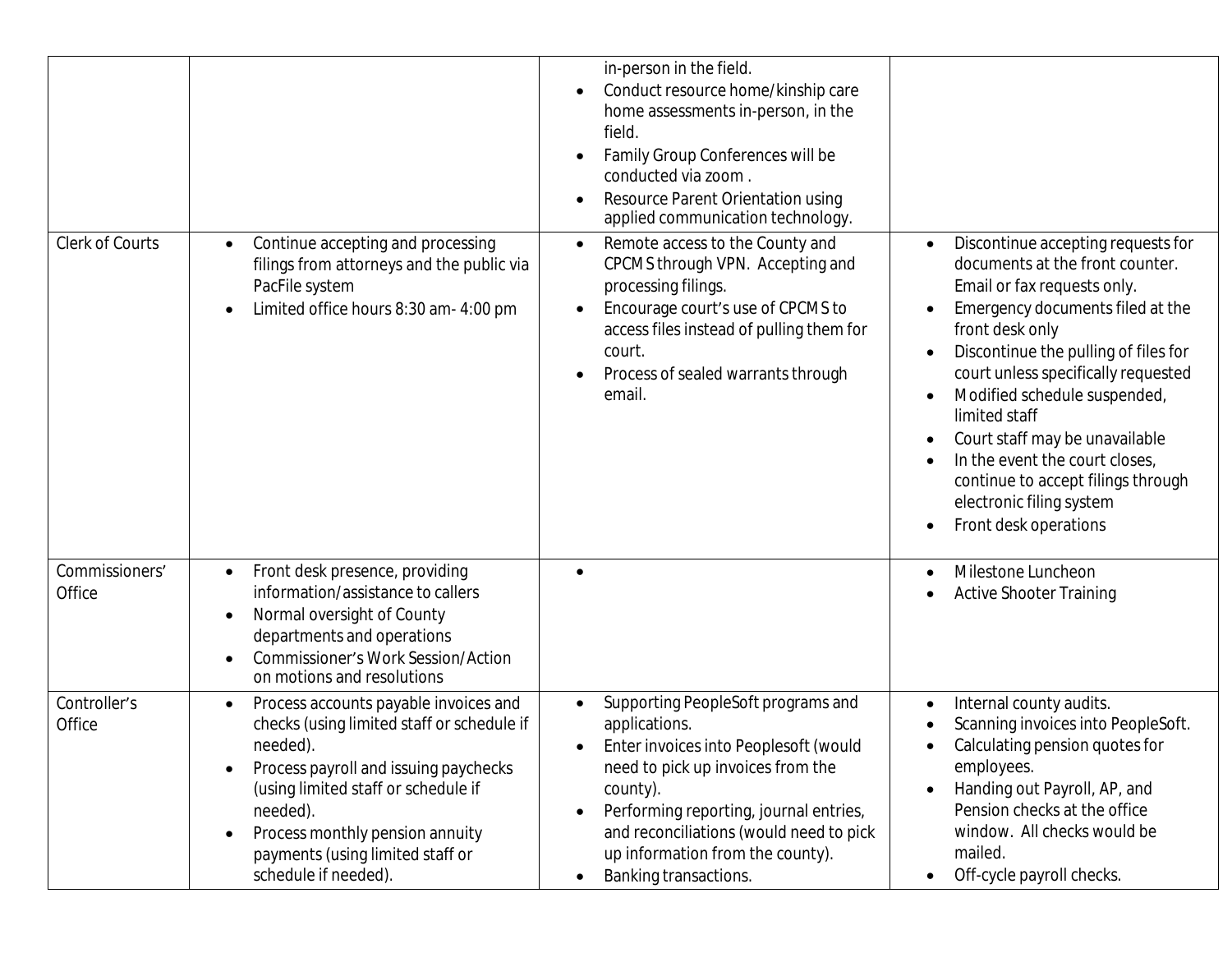|                                       | Process retirees and issuing pension<br>checks (using limited staff or schedule if<br>needed).                                                                                                                      |                                                                                                                                                                                                                                                                                                                                                                                                                              | Daily accounts payable checks.                                                                                                                                                                                                 |
|---------------------------------------|---------------------------------------------------------------------------------------------------------------------------------------------------------------------------------------------------------------------|------------------------------------------------------------------------------------------------------------------------------------------------------------------------------------------------------------------------------------------------------------------------------------------------------------------------------------------------------------------------------------------------------------------------------|--------------------------------------------------------------------------------------------------------------------------------------------------------------------------------------------------------------------------------|
| Countywide<br>Communications<br>(911) | Fully operational                                                                                                                                                                                                   |                                                                                                                                                                                                                                                                                                                                                                                                                              |                                                                                                                                                                                                                                |
| <b>District Attorney</b>              | DA will continue to cover all court<br>functions as scheduled by the court via<br>video/audio technology.                                                                                                           | ADAs - Respond to and advise Law<br>Enforcement, assist with investigations,<br>draft legal memoranda, file motions<br>and responsive pleadings in Court of<br>Common Pleas through PacFile, draft<br>briefs, access and provide E-Discovery,<br>trial prep for cases currently continued<br>due to COVID-19<br>"Reports" to Duty Detective will be<br>handled by obtaining contact info and<br>gathering info via telephone |                                                                                                                                                                                                                                |
| Emergency<br>Management               | <b>Emergency Operations Center staffed</b><br>with county employees. Will only use<br>outside agencies and volunteers as<br>needed.<br>All normal office functions to support<br>incident support and coordination. | Provide support and coordination to all<br>public safety agencies in Lancaster<br>County.<br>Process resource and unmet needs<br>requests to PEMA.                                                                                                                                                                                                                                                                           | All meetings and training held in<br>facility.<br>Limiting staff attending outside<br>meetings and training.                                                                                                                   |
| Drug & Alcohol                        | Process provider paperwork<br>Answer phone calls<br>Direct the public to drug and alcohol<br>treatment<br>Payroll<br>Process invoices                                                                               | Respond to emails                                                                                                                                                                                                                                                                                                                                                                                                            | Trainings, presentations, outside<br>meetings                                                                                                                                                                                  |
| Facilities<br>Management              | UPDATED 12/11/2020<br>Maintenance & Repair of all Facilities,<br>Bridges, Parks & Trails<br>On-going routine maintenance<br>and repair<br>Office Management<br>$\bullet$<br>On-going routine office tasks           | UPDATED 12/11/2020<br><b>Professional Services</b><br>Architects<br>$\circ$<br>Engineers<br>$\circ$<br><b>Construction Projects</b><br>Project Management<br>Remote video/phone meetings                                                                                                                                                                                                                                     | UPDATED 12/11/2020<br>Non-Essential Vendor Escorts/Visits<br><b>Cold Call Visits</b><br>$\circ$<br>Non-Facilities Related<br>$\circ$<br>Non-Essential Face to Face Meetings<br>Staff meetings that can be<br>$\circ$<br>remote |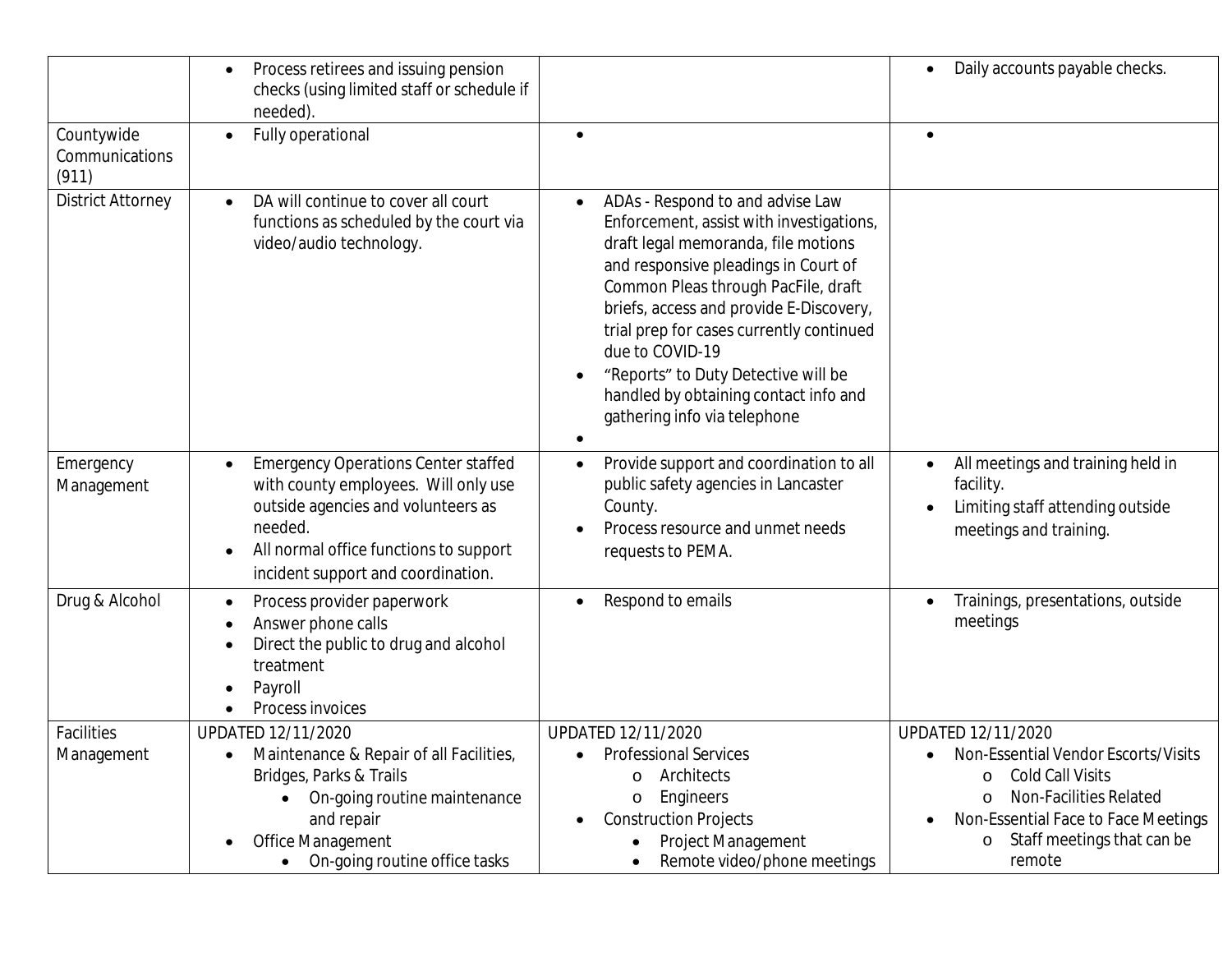|                           | <b>Outside Vendors</b><br>$\bullet$<br>Must wear a mask when on site<br>Must follow all CDC, State and<br>County guidelines.<br><b>Construction Projects</b><br>$\bullet$<br>Courthouse<br><b>Bridges</b><br>Coordination of COVID-19 shields &<br>barriers<br>Staggered shifts, breaks and lunches to<br>$\bullet$<br>limit staff to staff exposure<br>Masks will be worn at all times as<br>$\bullet$<br>defined by the CDC, State and County<br>guidelines.<br>Building Maintenance staff will stay in<br>$\bullet$<br>their respective buildings and not enter<br>other sites without prior approval and<br>planning.<br>Any visits to the office must be<br>preplanned and arraigned ahead of<br>time. | Job meetings<br>Supervisor meetings<br>General staff meetings that can not be<br>conducted in compliance to CDC &<br>State requirements.<br>Rotation of any staff who can operate<br>from home while continuing to preform<br>their duties with minimal disruption.<br>Bid Openings, Job Conferences, Pre-<br>Construction meetings and similar<br>events will be remote and<br>planned/coordinated on a case by case<br>basis. | Grounds work inside facilities<br>Prison - grass areas inside<br>$\circ$<br>the wall<br>YIC – grass areas inside the<br>O<br>wall<br>Non-Facilities related program and<br>project support that can not be<br>completed in a remote setting. |
|---------------------------|-------------------------------------------------------------------------------------------------------------------------------------------------------------------------------------------------------------------------------------------------------------------------------------------------------------------------------------------------------------------------------------------------------------------------------------------------------------------------------------------------------------------------------------------------------------------------------------------------------------------------------------------------------------------------------------------------------------|---------------------------------------------------------------------------------------------------------------------------------------------------------------------------------------------------------------------------------------------------------------------------------------------------------------------------------------------------------------------------------------------------------------------------------|----------------------------------------------------------------------------------------------------------------------------------------------------------------------------------------------------------------------------------------------|
| Human<br>Resources        | Processing paperwork for payroll<br>$\bullet$<br>Processing paperwork for retirement-<br>$\bullet$<br>meetings by appointment only (there<br>may be delay in processing new retiree<br>checks)<br>Employee & labor relations when<br>necessary onsite<br>Processing leave processing paperwork<br>$\bullet$<br>when necessary onsite                                                                                                                                                                                                                                                                                                                                                                        | Posting positions<br>Leave processing<br>Time sensitive benefit actions<br>Employee & labor relations (when<br>possible from home)<br>Merit Hire processing/decisions<br>Policy guidance<br>Salary Board processing<br>Unemployment responses                                                                                                                                                                                   | Non-essential in-person training.<br>$\bullet$<br>Some training will continue virtually.<br>Wellness in-person activities. Virtual<br>wellness activities and<br>dissemination of wellness<br>information will continue.                     |
| Information<br>Technology | Support staff onsite daily for hardware<br>& network repairs and deliveries<br>Staff onsite in Archives for records<br>$\bullet$<br>research & support (masks required)<br>Employees onsite in GIS for support<br>Employee onsite daily for clerical work                                                                                                                                                                                                                                                                                                                                                                                                                                                   | Application, security, hardware and<br>system support<br>Project management<br>Peoplesoft activities<br>Help Desk activities<br>GIS data creation & maintenance                                                                                                                                                                                                                                                                 |                                                                                                                                                                                                                                              |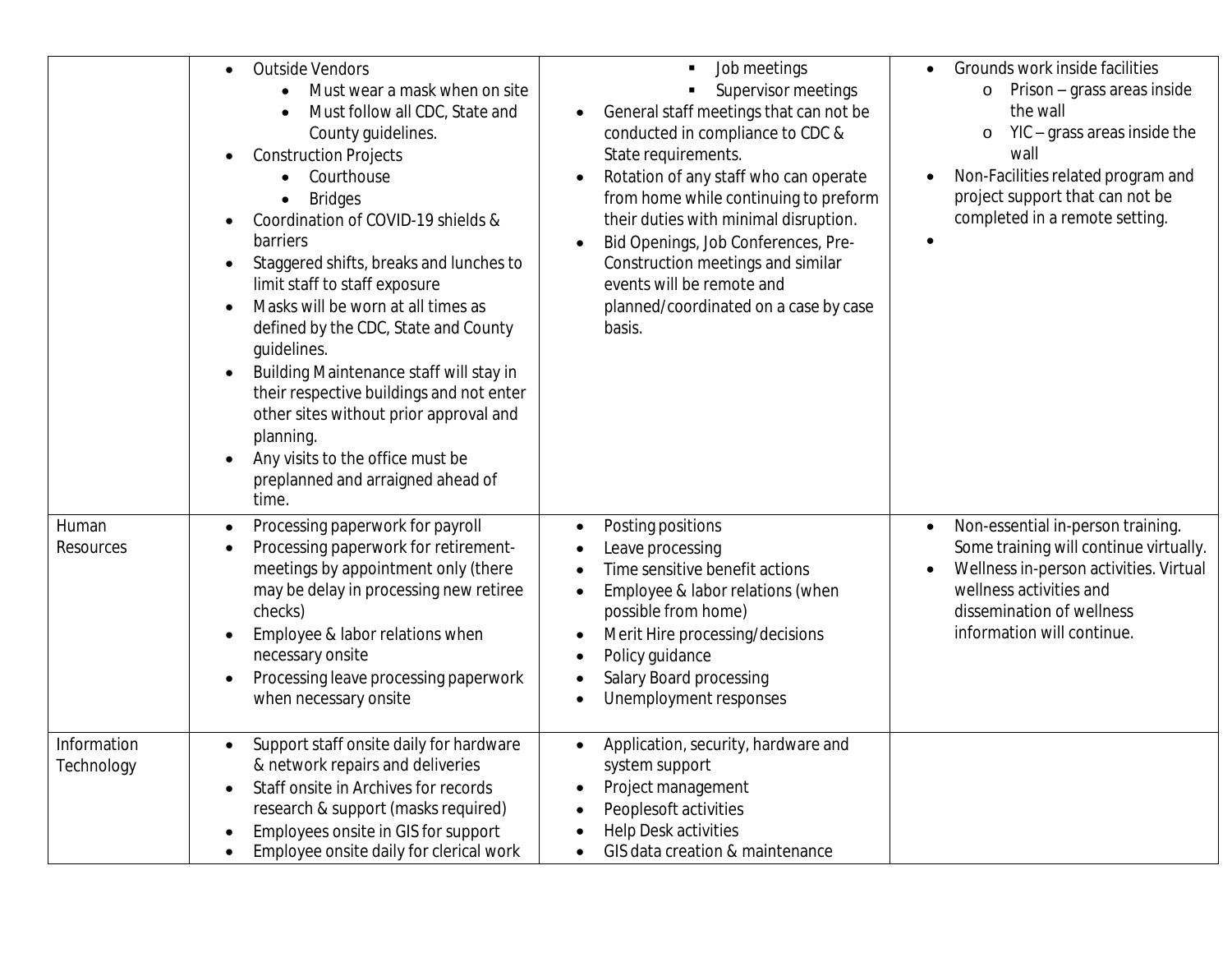| Parks and<br>Recreation | Staff is working on-site<br>Park land and trails accessible with full<br>public safety and maintenance services<br>Limited access to outdoor Park facilities<br>(e.g. tennis courts, skate park,<br>playgrounds, etc.)<br>Access to port-a-pots and Env Center<br>٠<br>restroom<br>Limited public access to Park Office<br>Limited indoor pavilion rentals<br>٠<br>Tenant resident facility repairs (on-call;<br>in coordination with Facilities<br>Management)<br>Customer support, email<br>communications and admin support at<br>the Park Office.<br>Limited Shuts Library operations<br>٠<br>Limited in-person Park Env. Ed.<br>programming | Virtual Env. Ed. programming<br>$\bullet$                                                                                                                                                                                                                                                                                                                                                                    | Outdoor pavilion rentals, restrooms<br>$\bullet$<br>and ball fields have been closed for<br>the season.<br>The Swimming Pool is closed for the<br>٠<br>season.                                                                                                       |
|-------------------------|--------------------------------------------------------------------------------------------------------------------------------------------------------------------------------------------------------------------------------------------------------------------------------------------------------------------------------------------------------------------------------------------------------------------------------------------------------------------------------------------------------------------------------------------------------------------------------------------------------------------------------------------------|--------------------------------------------------------------------------------------------------------------------------------------------------------------------------------------------------------------------------------------------------------------------------------------------------------------------------------------------------------------------------------------------------------------|----------------------------------------------------------------------------------------------------------------------------------------------------------------------------------------------------------------------------------------------------------------------|
| Planning<br>Commission  | Customer support via phone and front<br>$\bullet$<br>desk receptionist only<br><b>Email communications</b><br>Processing of electronic recording of<br>plans                                                                                                                                                                                                                                                                                                                                                                                                                                                                                     | Most staff works remotely<br>$\bullet$<br>Hold necessary meetings through<br>teleconferencing/videoconferencing<br>Phone message retrieval and routing<br><b>Email communications</b><br>Social media will be monitored<br>remotely<br>Processing of electronic recording of<br>plans<br>Plans and documents will be received<br>via mail, electronic submissions, and<br>hand delivery to receptionist only | All walk in meetings, off-site<br>$\bullet$<br>meetings, training and workshops<br>cancelled<br>Any work that is not time sensitive<br>suspended                                                                                                                     |
| Prison                  | All persons entering facility will be<br>required to have their temperature<br>taken. Reading greater than 100<br>degrees will not be permitted to enter<br>All inmate workers will have<br>temperature checks done before and<br>after work details                                                                                                                                                                                                                                                                                                                                                                                             | Video Conference and conference calls<br>$\bullet$<br>will be used whenever possible<br>Records personnel will work with court<br>offices to release inmates to house<br>arrest when appropriate                                                                                                                                                                                                             | All community visitation<br>$\bullet$<br>All community volunteers and<br>$\bullet$<br>related services and programming<br><b>Prison Tours</b><br>$\bullet$<br>Training<br>$\bullet$<br><b>Clothing Exchanges</b><br>٠<br>Effective Saturday 3/21/20 the<br>$\bullet$ |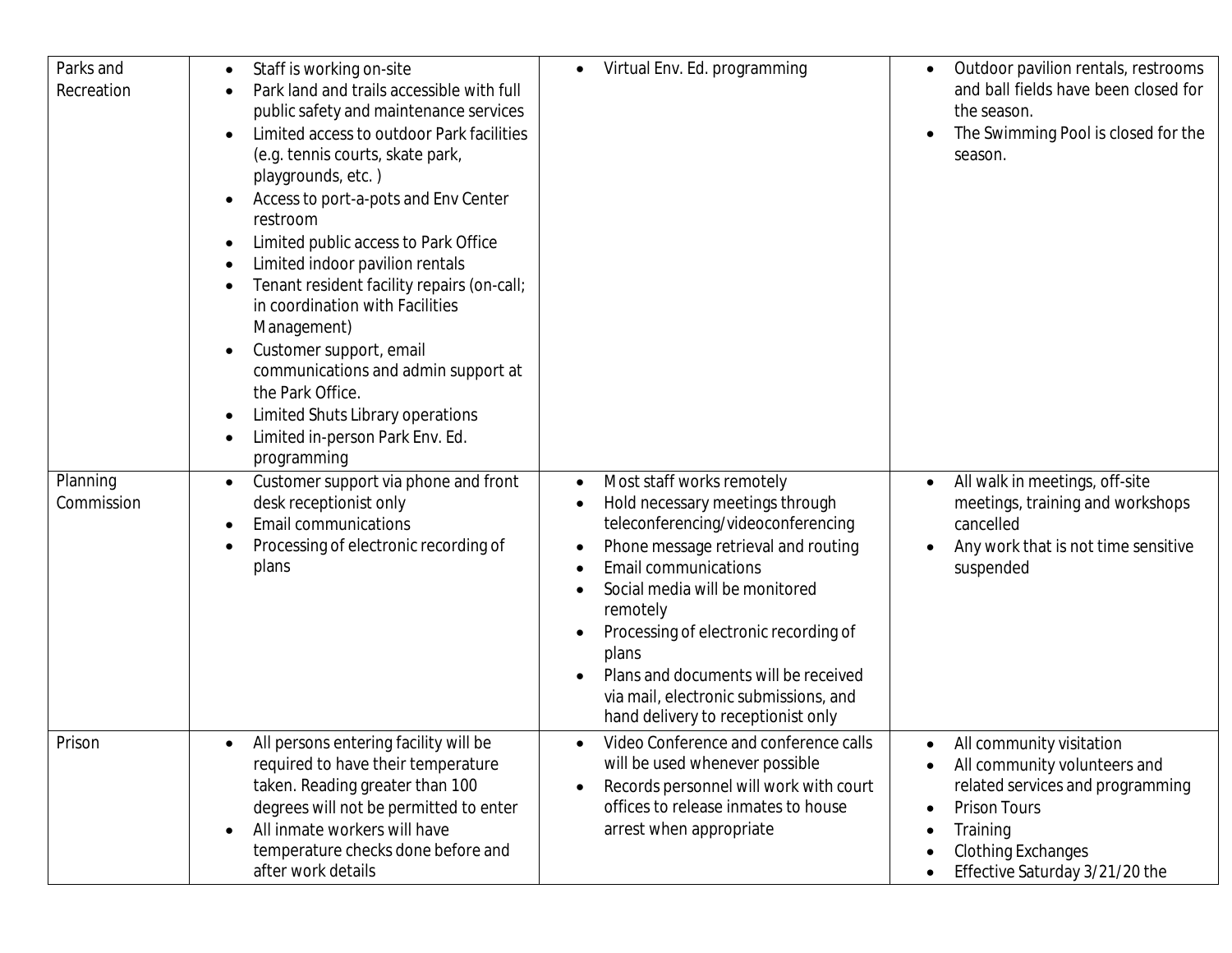|                        | Legal visits will continue<br>Communication will occur via Prison<br>Website, posters, housing area kiosk<br>Phone privileges, commissary and mail<br>٠<br>service will continue<br>Extended cleaning<br>Limited inmate movement<br>All personnel declared essential<br>Isolation areas identified<br>Only professional Bail bonds will<br>continue during M-F 9a-5p--No<br>civilians                                                                         |                                                                                                                                                                 | public lobby will be locked, only<br>employees and those conducting<br>official business will be able to enter                                                                                                                                                                                    |
|------------------------|---------------------------------------------------------------------------------------------------------------------------------------------------------------------------------------------------------------------------------------------------------------------------------------------------------------------------------------------------------------------------------------------------------------------------------------------------------------|-----------------------------------------------------------------------------------------------------------------------------------------------------------------|---------------------------------------------------------------------------------------------------------------------------------------------------------------------------------------------------------------------------------------------------------------------------------------------------|
| Property<br>Assessment | Customer support - phone and email<br>Respond to any Exemption Requests                                                                                                                                                                                                                                                                                                                                                                                       | . Processing Homestead Applications<br>. STEB Sales Verifications<br>. Clean & Green (Act 319) emails and phone<br>calls<br>. Deed Name Changes (when possible) | Suspend all public walk-in inquires<br><b>Suspend Appeal Hearings</b><br><b>Suspend Field Appraisers</b><br>All Data Entry and Clerical Duties<br>Land Maintenance<br>Deed Name Changes<br>Schedule and Process Appeals<br>Processing Clean & Green (Act 319)<br>Applications and Rollback Issues |
| Prothonotary           | EFFECTIVE 8/24/2020<br>Operating under normal hours of 8:30<br>$am - 5:00 pm$<br>Limited counter service for individuals<br>and law firms who are unable to file via<br>mail or e-Filing<br>Passport processing by appointment<br>only<br>Continue encouraging filing by mail and<br>E-Filing via File & ServeXpress<br>Continue to attend Court hearings as<br>scheduled<br>Customer support via phone and email<br>$\bullet$<br>and limited counter service | EFFECTIVE 8/24/2020<br>Use of remote staffing on an as-needed<br>basis                                                                                          | EFFECTIVE 8/24/2020<br>Passport processing by appointment<br>only<br>Discontinued use of Attorney<br>Mailboxes                                                                                                                                                                                    |
| Public Defender        | Continue to represent indigent and<br>incarcerated clients at court                                                                                                                                                                                                                                                                                                                                                                                           | Research and draft legal briefs<br>Access clients' virtual files to prepare                                                                                     | $\bullet$                                                                                                                                                                                                                                                                                         |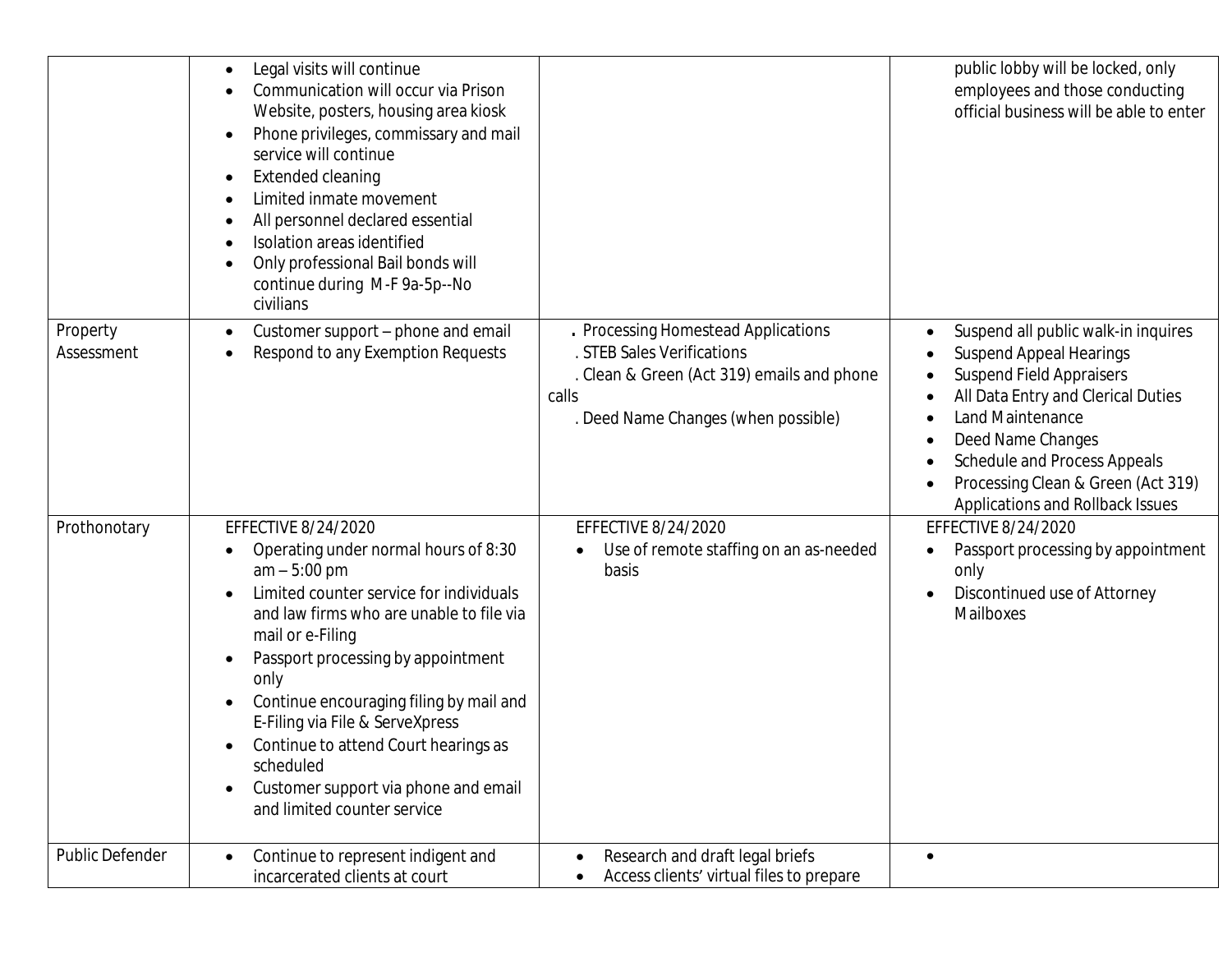| Public Safety<br><b>Training Center</b> | proceedings at common pleas and MDJ<br>as long as court in session<br>Mission critical/mandatory training for<br>emergency services and industrial<br>teams.<br>Training related to coronavirus<br>response, PPE and mitigation<br>SCTF MACC operations and support<br><b>Emergency Services briefings</b><br>Media/press briefings<br>Support functions related to<br>coronavirus response and mitigation | for trial and reach resolution of cases<br>Utilize video conferencing to speak to<br>incarcerated clients<br>Administrative duties and functions<br>$\bullet$<br>Social Media updates<br>Teleconferences/webinars<br>Support LEMA/EOC<br>Support off-site mission<br>critical/mandatory emergency services<br>training<br>Support off-site training related to<br>coronavirus response/mitigation efforts<br>Deployment of LEMA/SCTF incident | On-site and off-site non-mandatory<br>$\bullet$<br>or mission critical training, events<br>and meetings                                                                                                                  |
|-----------------------------------------|------------------------------------------------------------------------------------------------------------------------------------------------------------------------------------------------------------------------------------------------------------------------------------------------------------------------------------------------------------------------------------------------------------|-----------------------------------------------------------------------------------------------------------------------------------------------------------------------------------------------------------------------------------------------------------------------------------------------------------------------------------------------------------------------------------------------------------------------------------------------|--------------------------------------------------------------------------------------------------------------------------------------------------------------------------------------------------------------------------|
| Purchasing                              | efforts, regional supply and logistical<br>distribution management.<br>Mail operations will commence 5 days<br>per week beginning Monday May 4<br>Courier service will begin 5 days per<br>week beginning Monday May 4<br>Buyers working remotely<br>Receiving/deliveries                                                                                                                                  | support equipment and trailers<br>Support SCTF IMT<br>deployments/requests<br>Purchase order processing<br>$\bullet$<br>Ordering supplies on CC<br>Vendor calls<br>Email communication<br>Phone message retrieval<br>Extend current contracts if needed                                                                                                                                                                                       | Vendor visits<br>$\bullet$                                                                                                                                                                                               |
| Recorder of<br>Deeds                    | Electronic Recording of documents and<br>$\bullet$<br>plans<br>Scanning of paper documents but<br>limitations in place as to time of<br>recording<br>Answering phone calls and email<br>correspondence<br>Mail Retrieval<br>Notaries until further notice. (Waiting<br>on direction from the State)                                                                                                        | Drafting of future bids and RFPs<br>Electronic Recording of Documents and<br>$\bullet$<br>plans<br>Email communication<br>Phone message retrieval                                                                                                                                                                                                                                                                                             | Veteran's ID Cards<br>$\bullet$<br>Public searching<br>$\bullet$<br>Walk-in documents and plans<br>$\bullet$<br>(currently place in bin outside office<br>and will be recorded within 3-4<br>days)<br>Self-Service Kiosk |
| Register of Wills                       | Office hours 8:30 a.m. to 4:30 p.m.<br>Customer support via phone and e-mail<br>Process emergency incapacity petitions<br>(By appointment)                                                                                                                                                                                                                                                                 | Respond to e-mails<br>$\bullet$<br>Administration of oaths for probate<br>petitions via videoconference<br>Marriage license applications via                                                                                                                                                                                                                                                                                                  | Certified copies of marriage licenses<br>$\bullet$<br>by MAIL ONLY<br>Discontinued use of attorney's<br>$\bullet$<br>mailboxes (must provide SASE)                                                                       |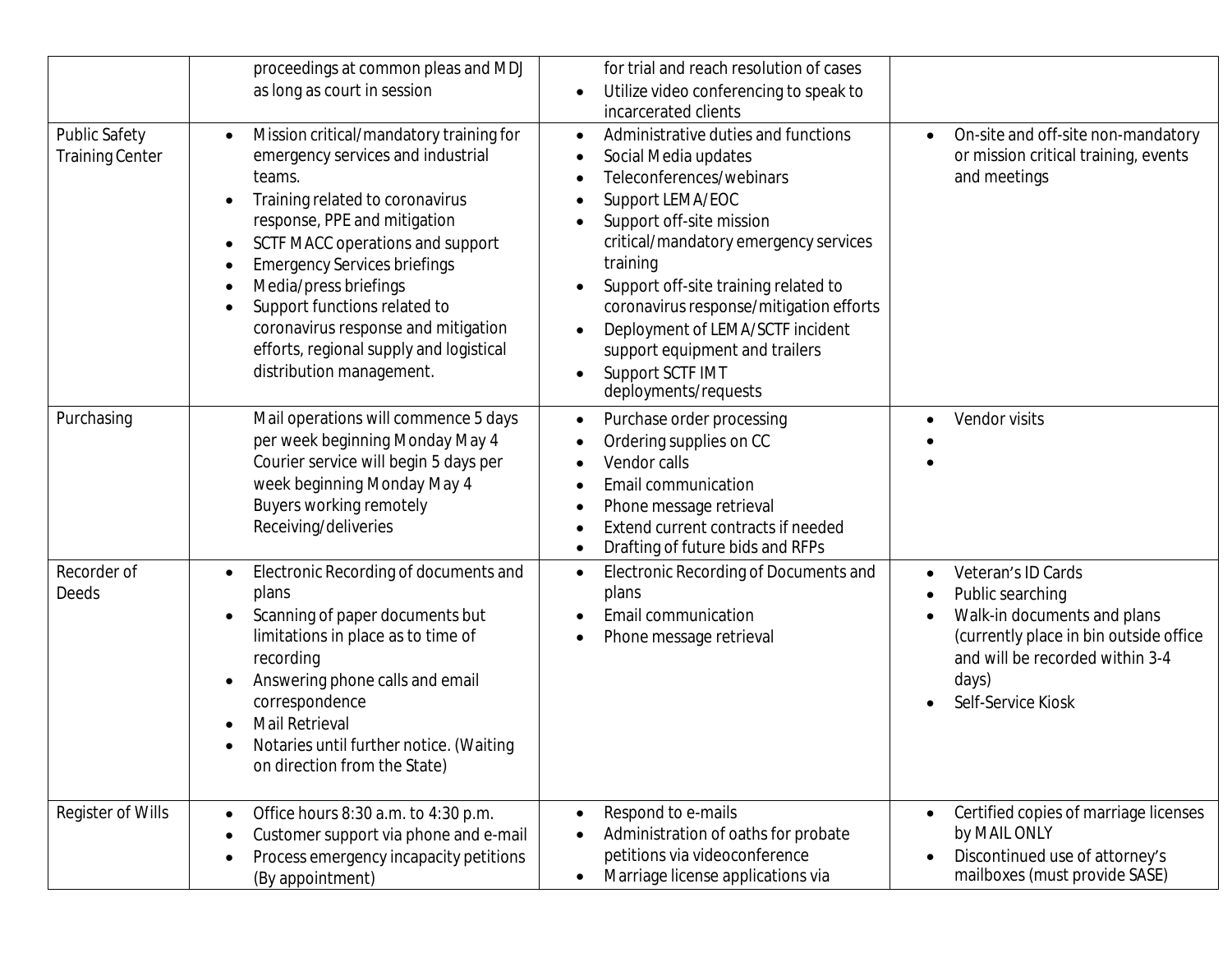|                    | Accept probate documents, Orphans'<br>Court filings, and marriage license<br>payments by mail                                                                                                                                                                                                                                                                                                       | electronic filing with videoconference                                                                                                                                                                                                                                                                                                                                                                                                                              | Accept Inheritance Tax filings by<br>MAIL ONLY (postmark will be used<br>as date of filing) (must provide a<br>SASE for time-stamped copy of<br>return and receipt of payment)<br>Drop box to be located outside of<br>Office door from 8:30AM - 4:00<br>PM (NO inheritance tax<br>returns/payments)                                                                           |
|--------------------|-----------------------------------------------------------------------------------------------------------------------------------------------------------------------------------------------------------------------------------------------------------------------------------------------------------------------------------------------------------------------------------------------------|---------------------------------------------------------------------------------------------------------------------------------------------------------------------------------------------------------------------------------------------------------------------------------------------------------------------------------------------------------------------------------------------------------------------------------------------------------------------|--------------------------------------------------------------------------------------------------------------------------------------------------------------------------------------------------------------------------------------------------------------------------------------------------------------------------------------------------------------------------------|
| Sheriff's Office   | Maintain daily prisoner transports with<br>restrictions, serve civil process, court<br>security, post security (40, 50, 150),<br>bench warrant services as necessary to<br>include duty deputy, issue conceal<br>carry permits, continue levies, and<br>sheriff's sales of real estate.<br>Continue essential daily office functions<br>and services to the public and law<br>enforcement agencies. | Remote access to the County through<br>$\bullet$<br>VPN and our RMS through laptops in<br>vehicles and spares.<br>Updates via social media, Sheriff APP<br>and website.<br>Duty Deputy services continue.<br>$\bullet$                                                                                                                                                                                                                                              | Suspension of daily public services.<br>$\bullet$<br>Limitations on prisoner transports,<br>$\bullet$<br>civil process, court security, service<br>of warrants, and levies.<br>Real Estate Sales postponed.<br>$\bullet$<br>Security for the Courts will continue<br>as well as Security Posts at 40, 50,<br>and 150 will continue to be manned.<br>Assist local LE as needed. |
| Solicitor's Office | Attend emergency hearings on site at<br>$\bullet$<br>Courthouse only if necessary.<br>Retrieve US and interoffice mail at a<br>minimum twice weekly<br>Increased solicitor presence in office as<br>$\bullet$<br>needed<br>Mailed or faxed RTK requests<br>$\bullet$<br>processed as usual                                                                                                          | Prepare court petitions for emergency<br>$\bullet$<br>guardianships, C&Y shelter care<br>Provide departmental and<br>$\bullet$<br>Commissioner support via remote VPN<br>& CPCMS access, cell phone<br>Participate in court hearings via Lifesize<br>Access & respond to emailed RTK<br>requests as to documents available<br>electronically<br>Report incoming insurance claims to<br>broker/insurer via email<br>Conduct Supervisor sexual harassment<br>training | Non-mandatory employee training<br>Bail Bonds future correspondence                                                                                                                                                                                                                                                                                                            |
| Treasurer          | Provide assistance to callers and email<br>inquiries                                                                                                                                                                                                                                                                                                                                                | $\bullet$                                                                                                                                                                                                                                                                                                                                                                                                                                                           | Public office visits<br>$\bullet$                                                                                                                                                                                                                                                                                                                                              |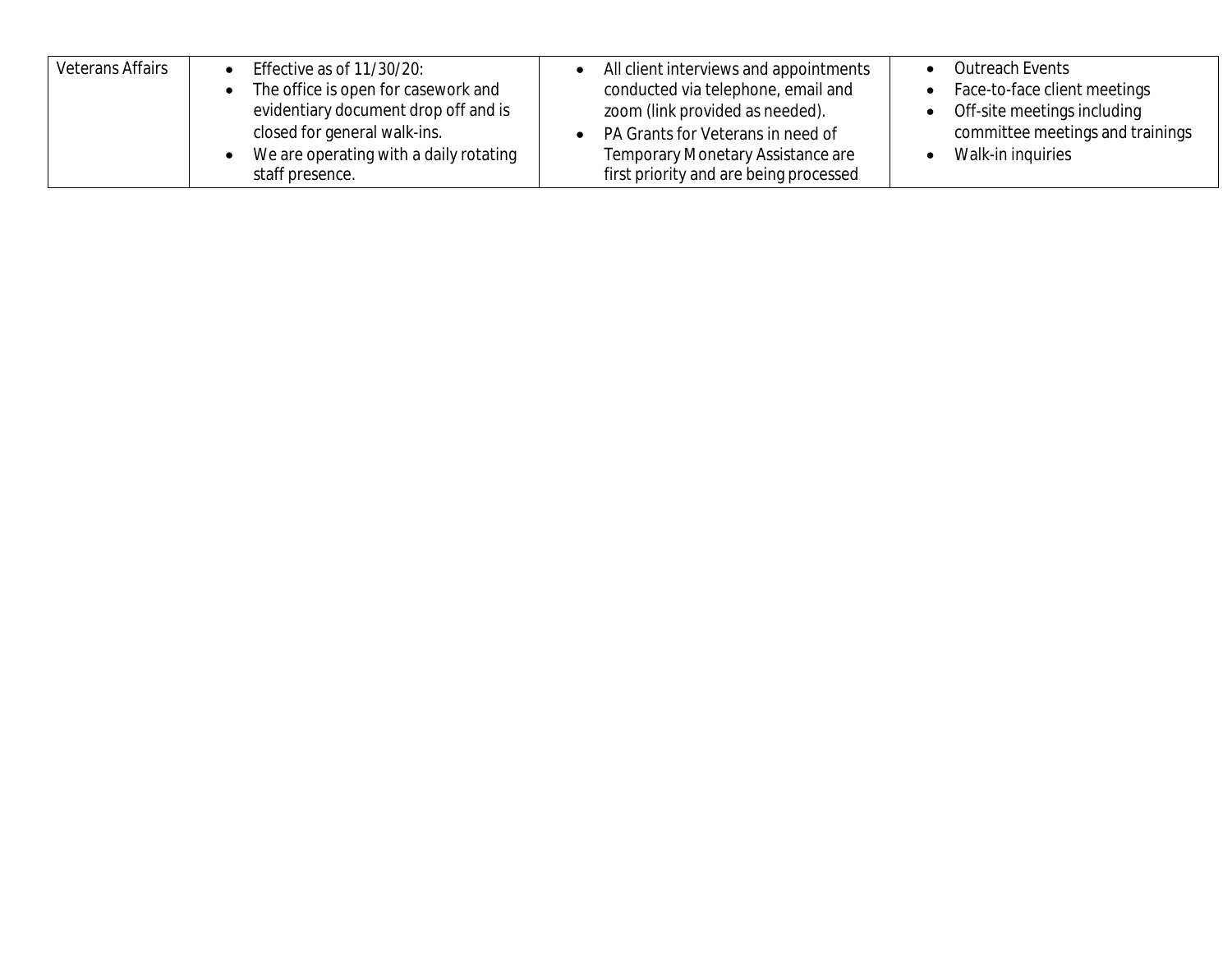|                                        | Document locker placed outside door<br>for secure drop off of casework and<br>evidence.                                                                                                                                                                                                                                                                                                                                                                                    | remotely via virtual means.<br>Casework being conducted remotely<br>$\bullet$<br>when/if the specific assigned VSO is not<br>physically in the office.<br>Incoming telephone inquiries routed to<br>email which is accessible remotely- will<br>continue indefinitely.<br>Real Estate Tax Exemption are being<br>processed remotely by virtual means.<br>All Burial Claims should continue to be<br>emailed or mailed into the office for<br>processing.<br>Grave Markers for funerals are<br>delivered by our staff when identified<br>on a singular basis. Funeral homes<br>continue to arrange pick up for large<br>quantities. | Transportation to Leb. VAMC                                                                                                                                                                                                                                      |
|----------------------------------------|----------------------------------------------------------------------------------------------------------------------------------------------------------------------------------------------------------------------------------------------------------------------------------------------------------------------------------------------------------------------------------------------------------------------------------------------------------------------------|------------------------------------------------------------------------------------------------------------------------------------------------------------------------------------------------------------------------------------------------------------------------------------------------------------------------------------------------------------------------------------------------------------------------------------------------------------------------------------------------------------------------------------------------------------------------------------------------------------------------------------|------------------------------------------------------------------------------------------------------------------------------------------------------------------------------------------------------------------------------------------------------------------|
| Voter<br>Registration and<br>Elections | <b>Ballot Preparation - Hart Software</b><br>$\bullet$<br>Prepare voting equipment for election<br>$\bullet$<br>Prepare and order election day ballots<br>Process voter registration applications<br>Process absentee and mail-in ballot<br>applications<br>Print and mail absentee and mail-in<br>$\bullet$<br>ballots<br>Change polling places in SURE<br>Order election supplies<br>Receive campaign finance reports<br>Update local election board sheets<br>$\bullet$ | Access and respond to e-mails and<br>$\bullet$<br>voice mail.<br>Update website and newspaper<br>$\bullet$<br>advertisements                                                                                                                                                                                                                                                                                                                                                                                                                                                                                                       | In-person poll worker refresher<br>training<br>Walk-in filings<br>Outreach events<br>Notarization of campaign finance<br>reports                                                                                                                                 |
| Youth<br>Intervention<br>Center        | Detention and Shelter Care services<br>continue to operate.<br>Professional visitors are being asked to<br>self-screen, wash hands and use hand<br>sanitizer prior to proceeding past the<br>lobby.                                                                                                                                                                                                                                                                        | $\bullet$                                                                                                                                                                                                                                                                                                                                                                                                                                                                                                                                                                                                                          | In person family visitation for<br>$\bullet$<br>Detention and Shelter residents<br><b>Evening Treatment Center</b><br>$\bullet$<br>PULSE Weekend Program<br>$\bullet$<br>Volunteer programming<br>Off-site Shelter programming<br>Educational programming (SDoL) |